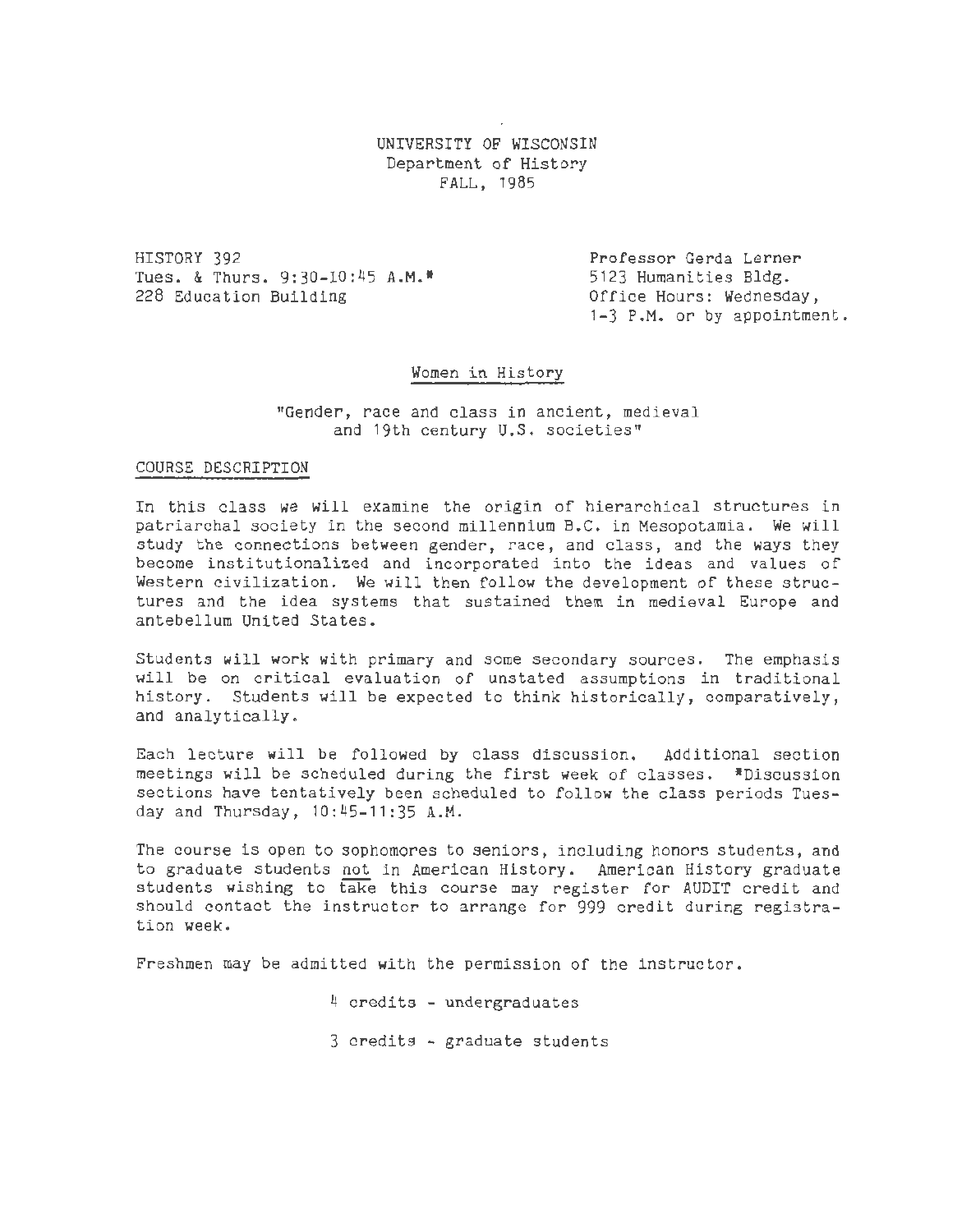#### REQUIREMENTS

Attendance at lectures and participation in class discussion following the lectures; reading preparation in advance of each lecture; participation in weekly section discussion and the taking of all exams.

Undergraduates will earn four credits for this course by completing the requirements.

Graduate students and Honors students will have to do a short (5-6 page) paper based on reading one of the books on the reading list in its entirety, in addition to the requirements cited above for all students. Graduate students will earn three credits.

#### EXAMINATIONS

In order to enable students to hold on to the different cultures being discussed in the three sections of this course, there will be an exam at the end of each unit, three exams in all. Each exam will cover material from the preceding unit, but in the last exam there will be one question testing the student's ability to synthesize the three units. The exams will have some factual data questions and some work based on primary sources. Everything covered in the exam will have been taught in class and reviewed in discussion.

#### GRADING SYSTEM

| Class and section attendance     |        |
|----------------------------------|--------|
| and participation in discussions | $15\%$ |
| Exam I                           | 25%    |
| Exam II                          | 25%    |
| Final Exam                       | 35%    |

#### ADDITIONAL OPPORTUNITIES

Students wishing to improve their reading comprehension and note-taking skills should contact the instructor for special help. If enough students want such help, some of the section time will be devoted to group instruction in basic skills. All students will be offered some instruction in historical methodology and in the use of primary sources.

All students are encouraged to use the weekly office hours to get help with whatever learning problems they may have.

GL:abo 8/5/85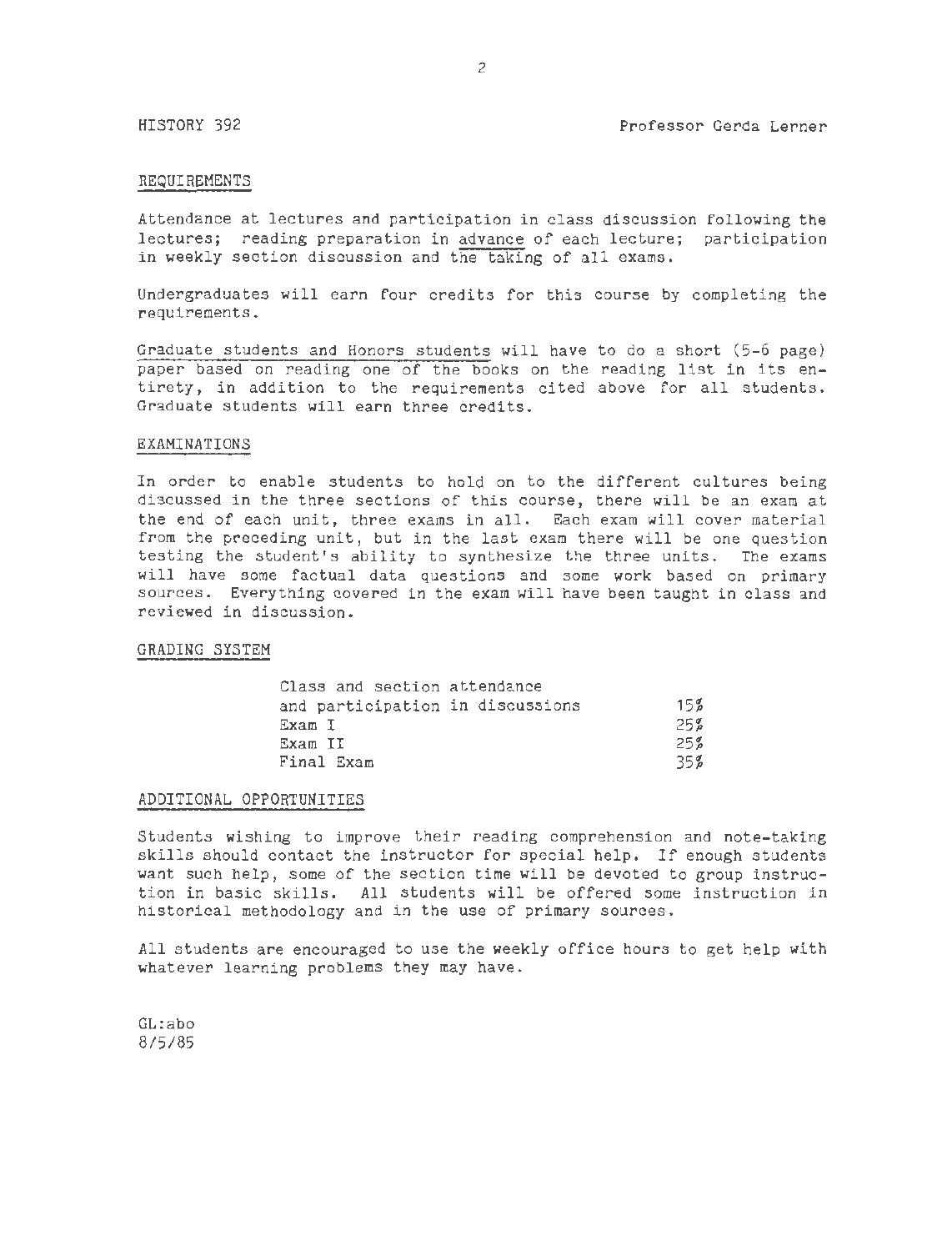UNIVERSITY OF WISCONSIN Department of History Fall Semester 1985~86

HISTORY 392 WOMEN IN HISTORY Tues. & Thurs.  $9:30-10:45$  P.M.<br>228 Education Gerda Lerner 5123 Humanities  $Wed = 1-3$  P.M. or by appointment.

Gender, race and class in ancient, medieval and 19th century U.S. societies

All reading assignments are due the first day of the week.

#### I. ANCIENT SOCIETIES

Week I No reading assignment. (L) denotes lecture .

> 1. Introduction 2. (L) Pre-state societies in the Ancient Near East

# Week II

1. (L) The urban revolution: temple-towns and city-states 2. (L) The emergence of national states

#### Assigned readings:

Oppenheim, pp. 95-142; 153-170; 74-95; 276-287.

# Week TTT

1. (L) The invention of slavery 2. (L) Slavery and sex

Assigned readings:

Pritchard, vol. 1, p. 268, "Akkadian text RA XXXI" Oppenheim, 310-331; 228- 250 Lerner, "Women and Slavery" (Xerox)

# Week IV

- 1. (L) The institutionalization of patriarchy in Mesopotamian and Hebrew Law
- 2. (L) Slavery in Mesopotamian and Hebrew law

#### Assigned Readings:

Pritchard, vol. thing; only the the laws, not the pages. 14-19; 108-111; 116-119; 127-164; 170-175; 194-201; 209-218; 229-231. 1, chap. V, pp. 138-166. Do not read everylaws indicated. The succeeding numbers refer to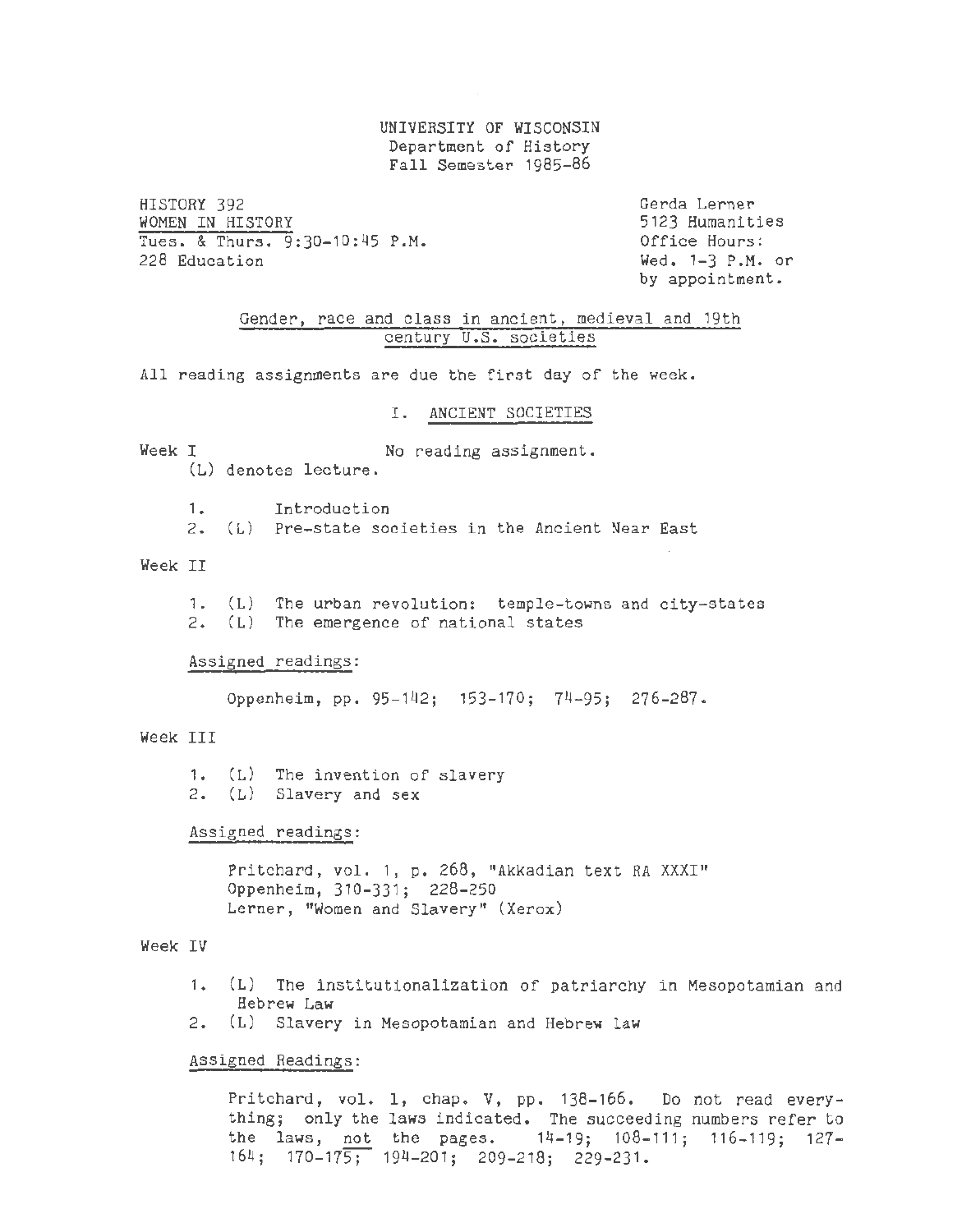List of Assyrian laws (Xerox)<br>List of Hebrew laws (Xerox) List of Hebrew laws Babylonian marriage contracts (Xerox)

#### Week V

1. (L) The origin of prostitution 2. (L) The institutionalization of deviance - MAL  $#$  40

#### Assigned readings:

Pritchard, vol. 1, "The Epic of Gilgamesh", pp. 40-45 Review laws regulating sexuality in Hammurabic and Hebrew law

# Week VI

1. (L) From the fertility goddess to the chief male god Ancient goddesses -- slide show

#### Assigned readings:

Pritchard, vol. 1, pp. 231-233, "Hymn to Ishtar" Sacred Marriage texts (Xerox) Oppenheim, 171-198

#### Week VII

1. (L) The shift in creation mythology and monotheism 2. Exam

# Assigned readings:

Pritchard, vol. 1, pp. 31-36, "Creation Epic" Tablets IV & V. Ibid. pp. 63-75, "Gilgamesh", Tablet IX to end  $\frac{10144}{1 \cdot 1014}$ , pp. 76-80, "Adapa" Bible, Genesis 1:27-31; Gen. 2:21-25; Gen. 3:1-22; Gen. 17 : 1-14 Oppenheim, pp. 257-263

# II. MEDIEVAL EUROPE

## Week VIII

- 1. (L) Economic classes
- 2. (L) Slavery

#### Assigned readings:

Ladurie, Intro., pp. vii-xvii; chap. 1, pp. 3-23; chap. 3, pp. 53-68; chap. 6 and 7, pp. 103-135 Power, "The peasant Bodo", pp. 18-38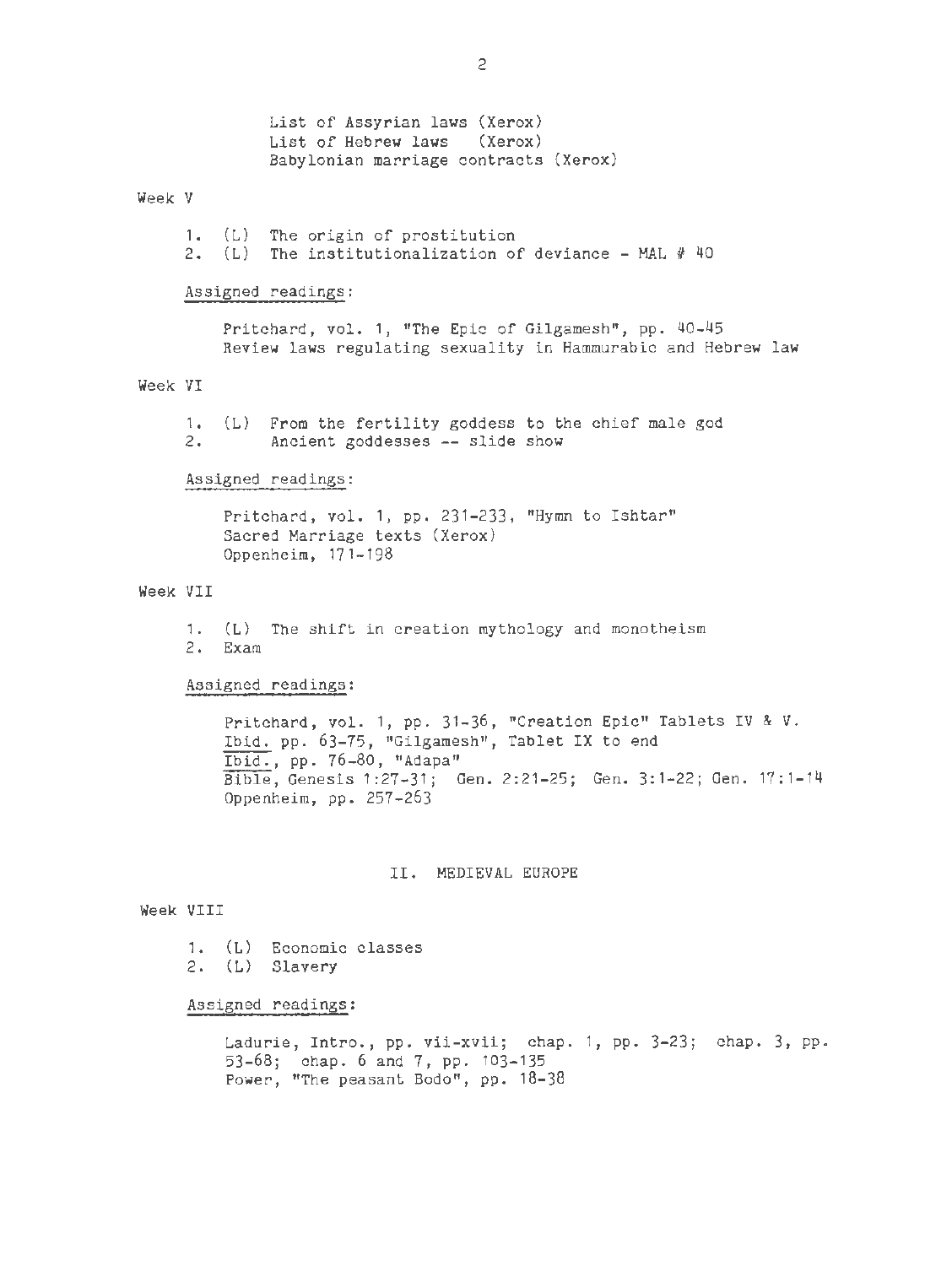Week IX

1. (L) Marriage and property 2. (L) The regulation of sexuality as a means of social control Assigned readings: Ladurie, chaps. 8-13, pp. 139-217; chap. 16, pp. 251-266 Week X 1. (L) Religion and gender 2. (L) Christianity, heresy and "the others" Assigned readings: Ladurie, chap. 19 & 20, pp. 306-341 Power, "Mme. Eglentyne", pp. 73-95; "The Menagier's Wife", pp. 96-119 Week XI No assigned readings 1. Review 2. Exam III. 19th CENTURY UNITED STATES Week XII 1.  $(L)$  Democracy and racism  $-$ - the North  $2.$  (L) Democracy and racism  $-$ - the antebellum South Assigned readings: Jordan, pp. 44-48; 52-56; 63-98; 542-569 Week XIII 1. (L) Gender in class and race perspective 2. (L) Class in race and gender perspective Assigned readings: Week XIV Jordan, p. 136-178 Gutman, pp. 269-303 Levine, pp. 298-366. NOTE: This assignment applies to units XV and XVII, but is given here to equalize the reading load. Do it in advance and keep good notes. 1.  $(L)$  The politics of deviance  $--$  single women 2.  $(L)$  The politics of deviance  $-$  prostitution